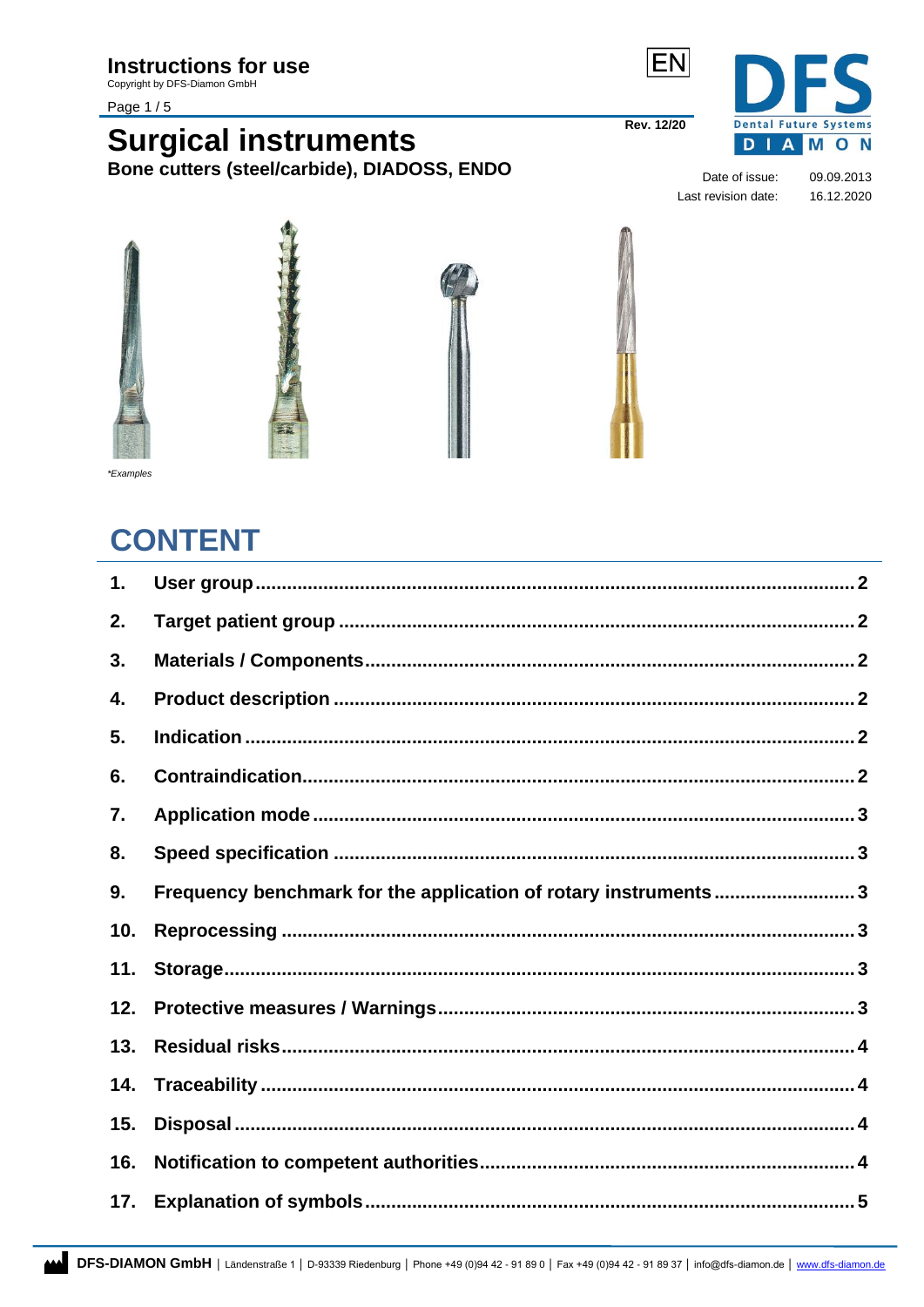Page 2 / 5

# **Surgical instruments Bone cutters (steel/carbide), DIADOSS, ENDO**

**Rev. 12/20**

**Dental Future Systems DIAMON** 

Date of issue: 09.09.2013 Last revision date: 16.12.2020

# <span id="page-1-0"></span>**1. User group**

The instruments may only be used by appropriately qualified personnel in dental surgery or clinics.

- ➢ Maxillo-facial surgeons / dental/oral surgeons
- ➢ Dentist

# <span id="page-1-1"></span>**2. Target patient group**

Patients with dental medical indications in the area of the described indications and applications.

# <span id="page-1-2"></span>**3. Materials / Components**

- ➢ Solid carbide instruments
- ➢ Carbide working piece (corrosion-resistant steel shank, martensitic / CrS)
- ➢ Medical grade steel instruments (corrosion-resistant steel, martensitic / CrMoV)
- $\triangleright$  Medical grade steel instruments (corrosion-resistant steel, martensitic / CrS) with diamond coating o Even two-layer coating with natural diamond

#### *Additional coating: gold plating*

# <span id="page-1-3"></span>**4. Product description**

#### **Bone cutter (steel)**

➢ Medical grade steel bone cutters (according to Prof. Dr. Lindemann)

#### **Bone cutter (carbide)**

- ➢ Carbide bone cutters
- $\triangleright$  Solid carbide bone cutters
- ➢ Allport
- ➢ Carboss

#### **Diamond coated bone cutters**

➢ DIADOSS (Diamond bone-cutters for ultra-tough applications)

#### **Endodontic instruments**

- ➢ Diamond coated carbide endo access burs
- ➢ FG-diamonds

#### <span id="page-1-4"></span>**5. Indication**

- $\triangleright$  Cutting of human hard tissue, i.e. bone material and teeth
- $\triangleright$  Excavation and cutting of retained teeth
- ➢ Dissections and separations in case of difficult extractions
- ➢ Root resections
- $\triangleright$  All operations which require removal/cutting of bone or teeth
	- *(e.g. minimally invasive preparation of bone tissue, preparation of bone tissue in the context of preparatory steps of implantation)*

To be used in a turbine, right angle or straight handpiece.

### <span id="page-1-5"></span>**6. Contraindication**

- The instruments may not be used for any other than the described indication or application area.
- ➢ Excessive temperatures due to insufficient water cooling must be avoided (possible damage of pulp)
- ➢ The indicated speed may not be exceeded (risk of fracture/injury)
- $\triangleright$  Jamming or using the instrument as a lever must be avoided (risk of fracture/injury)
- $\triangleright$  Processing of soft materials must be avoided
- <span id="page-1-6"></span>➢ Contact with soft tissue must be avoided (high risk of injury)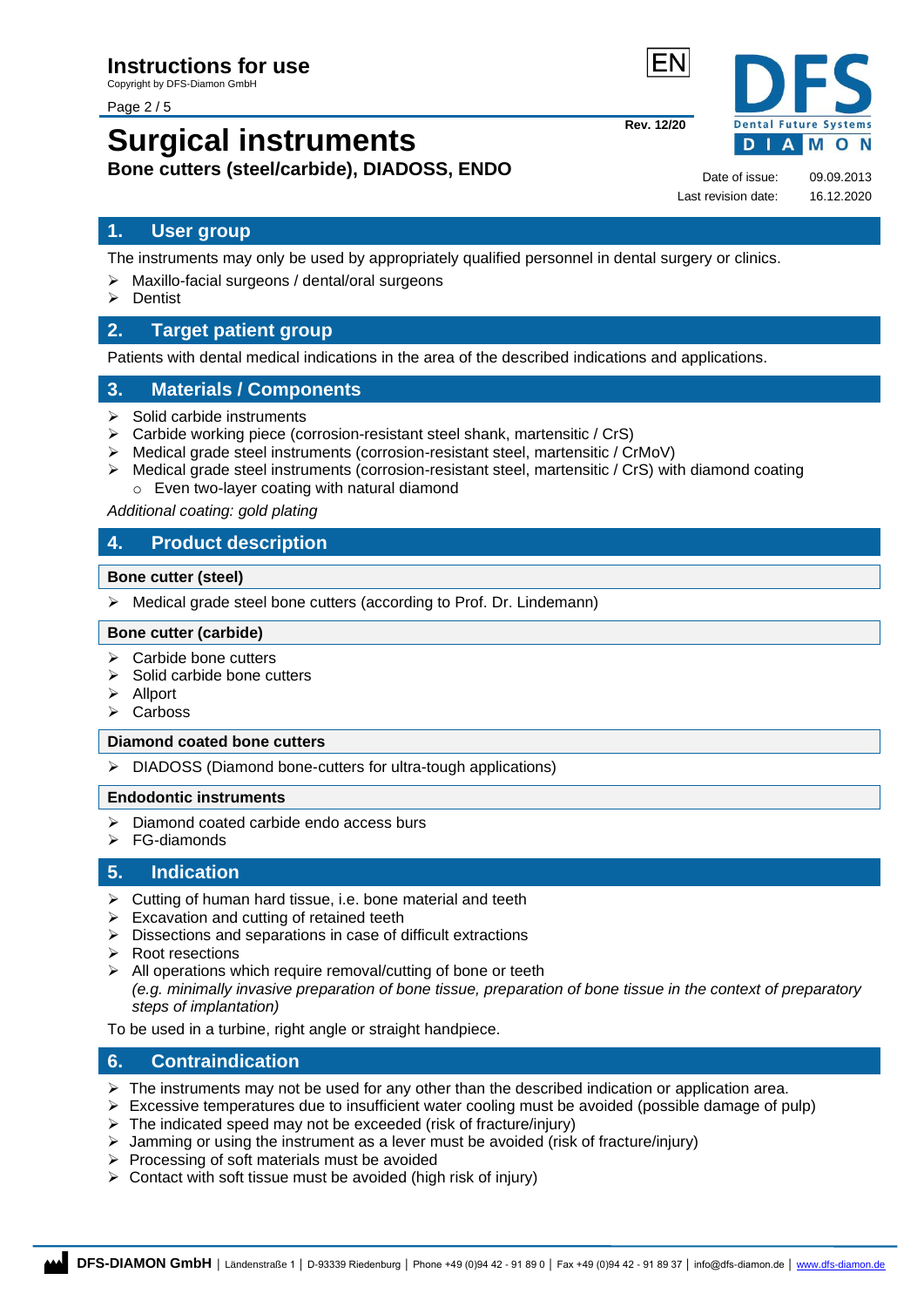#### Page 3 / 5

# **Surgical instruments Bone cutters (steel/carbide), DIADOSS, ENDO**



Date of issue: 09.09.2013

**Rev. 12/20**

Last revision date: 16.12.2020

### **7. Application mode**

- $\triangleright$  Insert the instrument into the turbine/handpiece as deeply as possible. (There is a risk of injury if not inserted deeply enough!)
- $\triangleright$  For best results observe the recommended speeds as per the attached chart
- $\triangleright$  Insert the instrument into the mouth prior to rotation to avoid risk of injury
- ➢ Instrument must be rotating before touching the bone or tooth
- ➢ Water cooling of min. 50ml/min is compulsory for bone or tooth preparation
- $\triangleright$  We recommend water cooling of min. 150ml/min for instruments with a head diameter of 3,1mm or larger
- ➢ Contact pressure and speed (rpm) depend on the material (tooth hardness, etc.) and the drive unit. Contact pressure and speed (rpm) are inversely related, i.e. the higher the speed the lower the pressure. Please observe the instructions for use and recommendations of the handpiece or turbine manufacturer.

### <span id="page-2-0"></span>**8. Speed specification**

#### **Maximum speed for bone cutters (steel/carbide/diamond coated)**

| Connection type   Instrument |                                             | <b>Speed</b>              |
|------------------------------|---------------------------------------------|---------------------------|
| FG                           | Bone cutters (steel/carbide/diamond coated) | $30' - 100.000$ rpm       |
| RA / CA, HP                  | Bone cutters (steel/carbide/diamond coated) | $10^{\circ}$ – 40.000 rpm |

#### **Maximum speed for endodontic instruments**

| Connection type   Instrument |                             | Speed               |
|------------------------------|-----------------------------|---------------------|
| FG                           | FG-diamonds                 | $30' - 300.000$ rpm |
| FG                           | Diamond coated carbide burs | $30' - 100.000$ rpm |

# <span id="page-2-1"></span>**9. Frequency benchmark for the application of rotary instruments**

The following values serve as a reference only; the actual service life may differ depending on the application, usage and material but must not exceed the maximum number of reprocessing cycles.

| Bone cutters (steel/carbide/diamond coated)             |     |  |  |
|---------------------------------------------------------|-----|--|--|
| $\triangleright$ Carbide instruments                    | 20x |  |  |
| Medical grade steel instruments<br>➤                    | 5x  |  |  |
| <b>Endodontic instruments</b>                           |     |  |  |
| Diamond coated carbide instruments and FG-diamonds<br>➤ | 20x |  |  |

### <span id="page-2-2"></span>**10. Reprocessing**

For reprocessing (cleaning, disinfection and sterilization) see the separate instructions for reprocessing.

#### <span id="page-2-3"></span>**11. Storage**

- ➢ Do not store instruments in plastic pouches (damaged pouches can cause contamination of the instruments)
- $\triangleright$  Store in dry conditions



# <span id="page-2-4"></span>**12. Protective measures / Warnings**

Protect yourself by wearing appropriate protective gear (gloves, goggles, mask)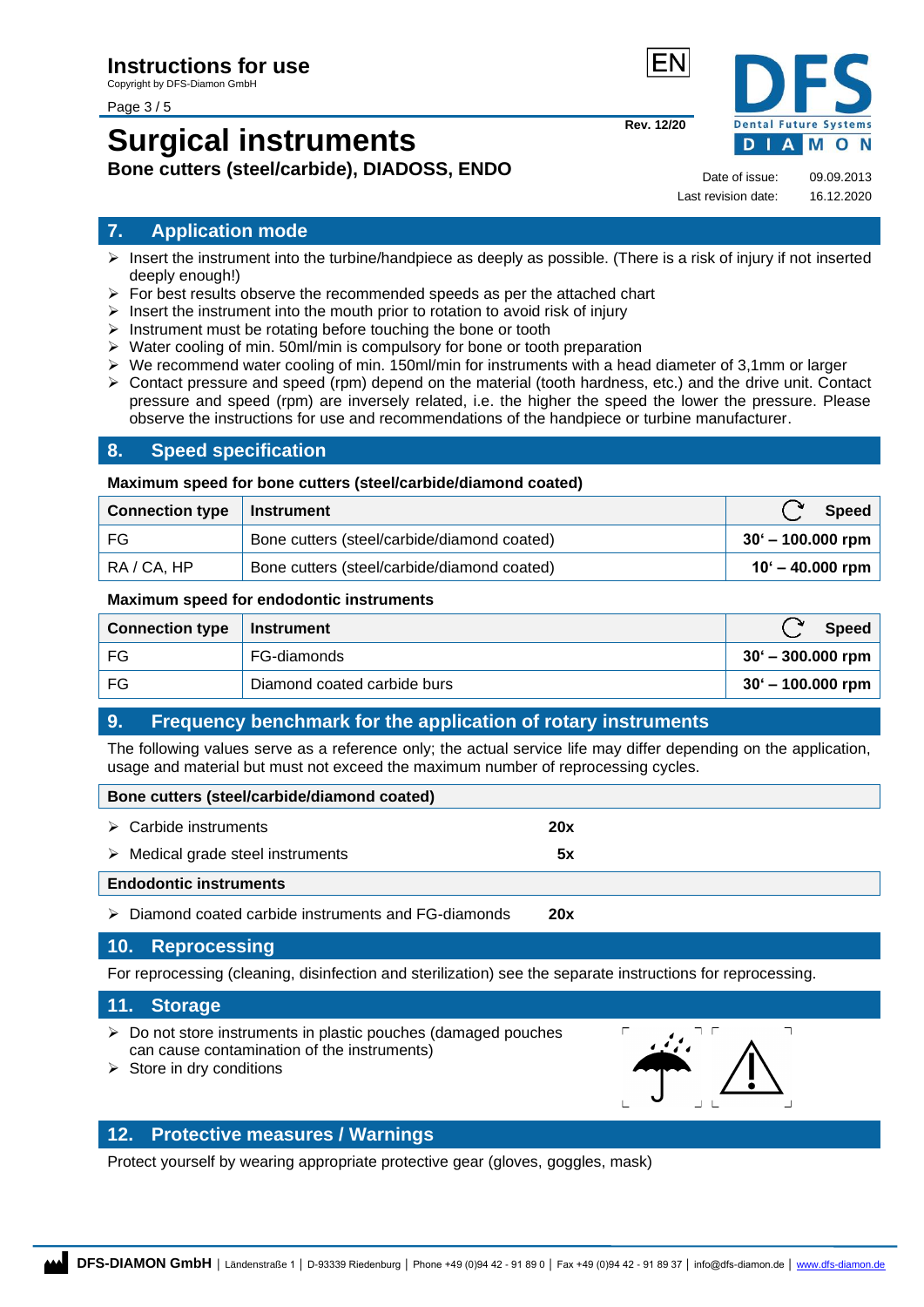#### Page 4 / 5

# **Surgical instruments Bone cutters (steel/carbide), DIADOSS, ENDO**



Last revision date: 16.12.2020

**Rev. 12/20**

Date of issue: 09.09.2013

# <span id="page-3-0"></span>**13. Residual risks**

Possible residual risks are fracture or deformation due to gross faulty handling or contamination due to inappropriate sterilization which may lead to harm of the patient, user or third persons.

The Diamonds of the electroplated instruments are embedded into a nickel layer. Using diamond instruments whose diamond coating has already been used up or disappeared may result in an intro-oral nickel contamination resulting in possible sensitive reactions of the patient. No allergic reactions have been reported when instruments are used correctly.

In addition, there are the following further residual risks with regard to possible foreseeable application errors, which may result in harm to the patient:

- ➢ Incorrect use of speed (too low/too high)
- ➢ Contraindicated applications
- ➢ Missing / insufficient water cooling

These residual risks are highly unlikely and are not expected in case of appropriate use and handling over the lifecycle of the instrument.

## <span id="page-3-1"></span>**14. Traceability**

We recommend keeping the original packaging over the entire lifetime of the instrument in order to ensure traceability via the lot number.

### <span id="page-3-2"></span>**15. Disposal**

Used and/or defective instruments need to be sterilized before disposal to avoid transmission of germs. Please be careful with sharp edges or tips.

After sterilization instruments can be discarded with general clinical waste.

#### <span id="page-3-3"></span>**16. Notification to competent authorities**

Competent national authorities and the manufacturer need to be notified about all serious incidents occurring in the context of the product without delay.



DFS-Diamon GmbH Ländenstraße 1 93339 Riedenburg Germany